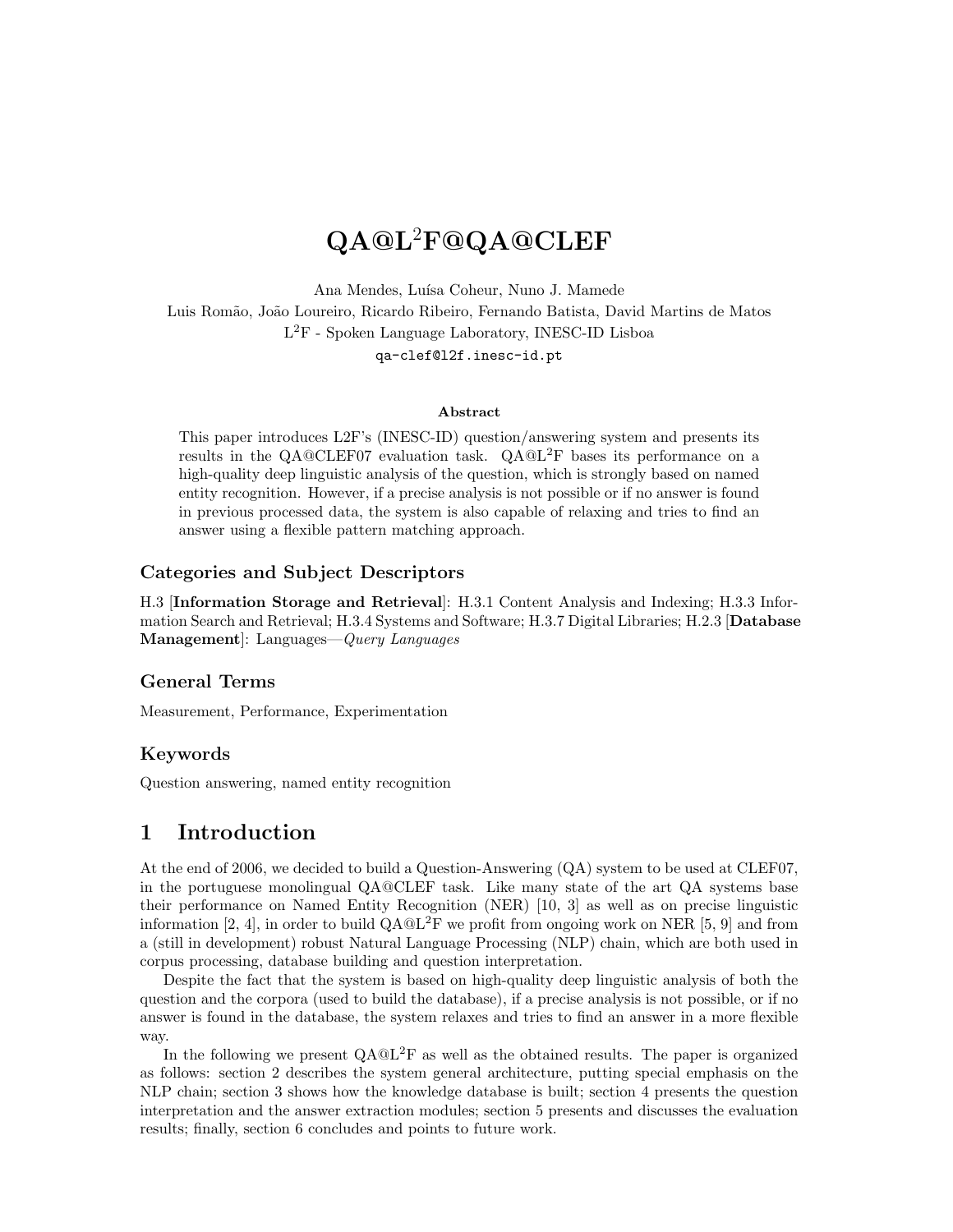# 2  $QA@L^2F$ : overall picture

It was an option to invest in the system's architecture rather than in going deep in each one of the steps that constitute QA@L2F.

In this section, the system's architecture is presented and special attention is given to its NLP processing chain.

### 2.1 General architecture

Figure 1 describes QA@L2F general architecture.



Figure 1: General Architecture.

It can be seen that at the heart of the system there is a NLP chain, that is used both to interpret the question and to pre-process information from different sources. In fact, since CLEF provides the sources where answers can be found (Publico 94, 95, Folha de S˜ao Paulo 94, 95 and Wikipedia), a database storing relevant information is built offline. Nevertheless, these sources can also go directly into the database, without any processing. This may happen for two reasons:

- we know that a certain document is a potential information source, although it was not previously processed;
- when the system will be open for the web, the set of documents where the answer might be will go directly into the database. After that, they will be processed on-line.

#### 2.2 The Natural Language Processing Chain

The NLP chain (Figure 2) used by  $QA@L^2F$  both in corpus processing, database building and question interpretation, is built upon the following tools:

- Palavroso [6], responsible for the morphological analysis and Marv [8] for its desambiguation;
- Rudrico (an improved version of Pasmo [7]), applied twice, splits or concatenate tokens;
- XIP [1] returns the input organized in chunks, connected by dependency relations.

NER also uses this chain, tagging words or sequences of words as PERSON, JOB, TIME, CULTURE, among others.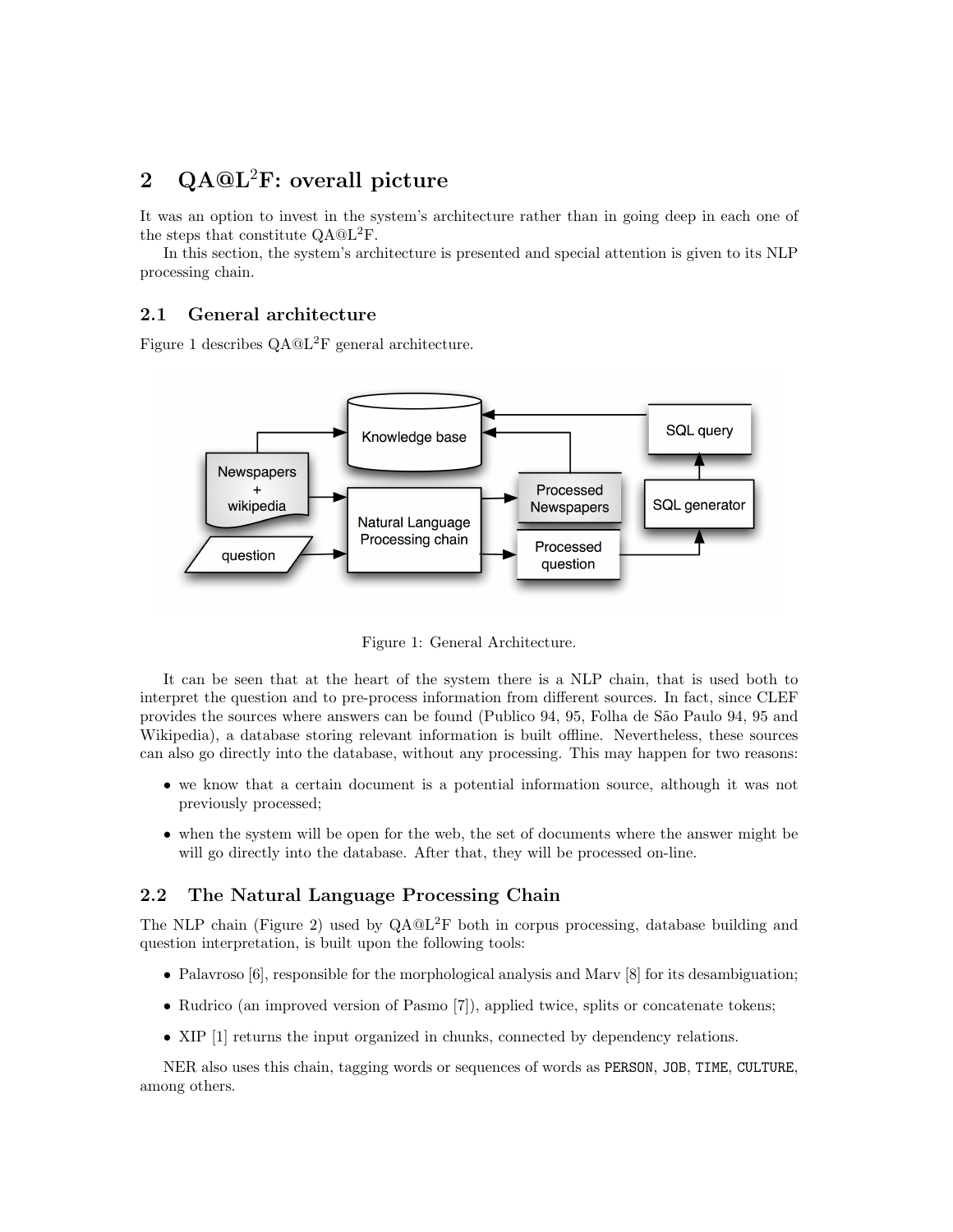

Figure 2: Natural Language Processing chain.

### 2.3 Example

Consider that the sentence "O realizador Manuel de Oliveira estava no público." ("The director *Manuel de Oliveira was in the audience.*") was found during corpus analysis. If  $QA@L^{2}F$  is capable of classifying *Manuel de Oliveira* as the named entity **PERSON** and *realizador* as JOB, an entry is inserted in the database holding this information. That is, from that sentence, a relation between a person and a job is extracted. Many other relations are built in similar ways.

During question analysis, if the system considers that the question can be answered using a certain database relation, it will simply query the database. If it is asked "Quem  $\acute{e}$  Manuel de Oliveira?" ("Who is Manuel de Oliveira?"),  $QA@L^2F$  will query the database for Manuel de Oliveira's job and the answer will be realizador.

If no relevant information is found in the database, QA@L2F will gather every snippet in the database having the named entities present in the question. Then, it will perform a sequence of strategies in order to find a possible answer. Section 4.2 details this mechanism.

# 3 Building the Database

Looking again at Figure 1, it should be noticed that information sources (newspapers and Wikipedia) can go directly into the database. Two diferent databases were built in order to gather data from these two diferent information sources. Another one was created in order to hold the entire corpus, without any NLP. The first two databases will be described in the next subsections.

#### 3.1 Newspapers Database

The QA@L<sup>2</sup>F newspaper database stores all the information used by the system and can be divided into three distinct parts:

- corpus, containing raw text snippets;
- relation-concepts, containing relations between concepts, as well as a reference to the text snippet holding those relations (this information can be the answer to some specific question);
- named-entities, containing every named entity recognized by the NLP tools and the reference to the text snippets where they appear (this data can be used to locate text snippets where the answer can possibly be found).

The relation-concepts information is gathered using linguistic patterns for Portuguese. These linguistic patterns are divided into different categories, depending on the type of relation they aim to capture. The system has patterns for the categories shown in table 1. This table also presents examples of the type of questions for each category, as well as the text snippet where the relation-concept pair was found.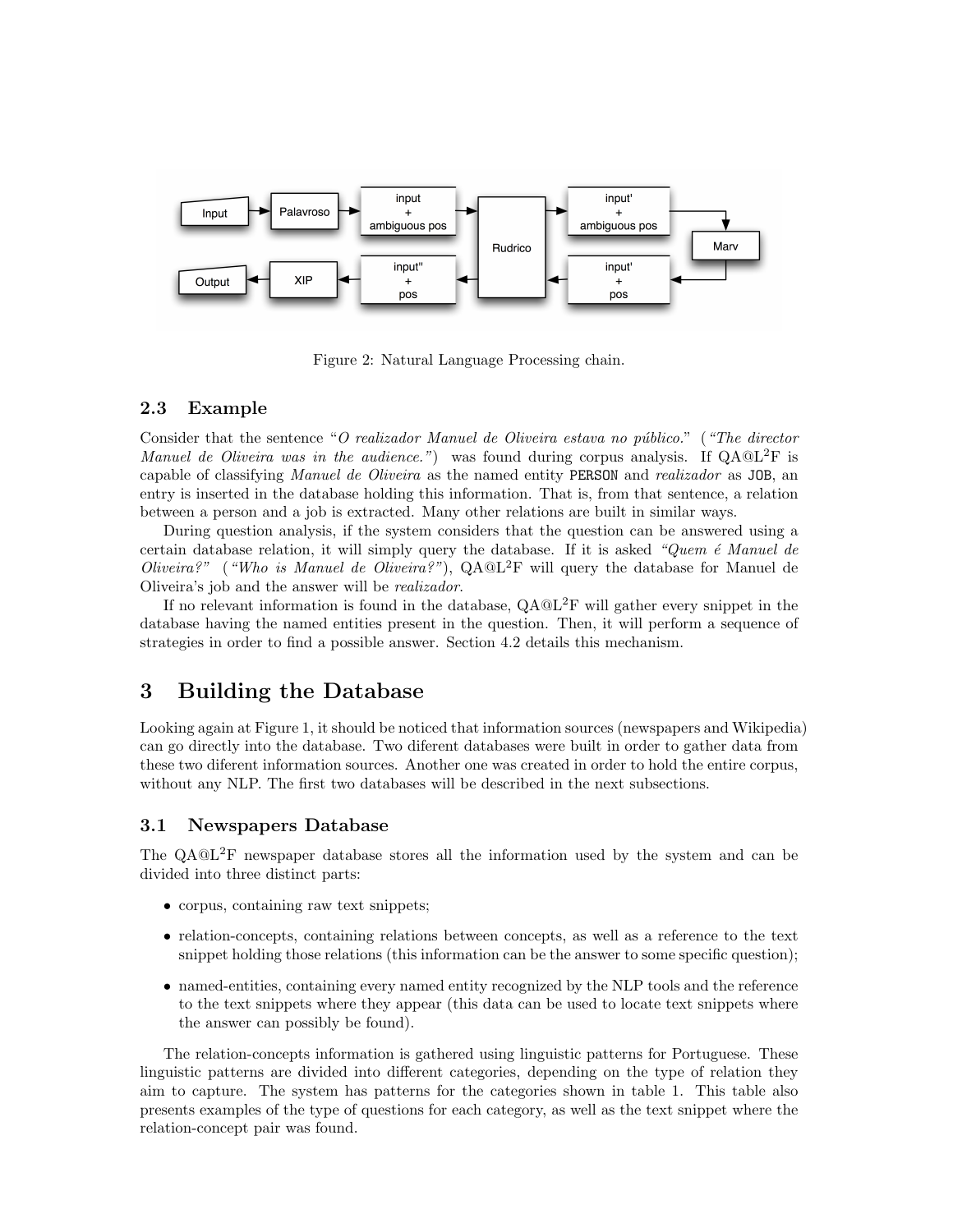| Category       | Aimed Question                 | Corpora Snippet                                   |  |  |
|----------------|--------------------------------|---------------------------------------------------|--|--|
| PEOPLE         | "Quem é Oscar Luigi Scalfaro?" | O Presidente italiano, Oscar Luigi Scalfaro, ini- |  |  |
|                |                                | ciou ontem                                        |  |  |
|                | Who is Oscar Luigi Scalfaro?   | The Italian President, Oscar Luigi Scalfaro,      |  |  |
|                |                                | started yesterday                                 |  |  |
| LOCATION       | "Onde se situa Times Square?"  | Este relógio da morte, instalado em Times         |  |  |
|                |                                | Square (Nova lorque)                              |  |  |
|                | Where is Times Square?         | This watch of death, located in Times Square      |  |  |
|                |                                | (New York)                                        |  |  |
| <b>CULTURE</b> | "Quem realizou Land and Free-  | $, \ll$ Land and Freedom $\gg$ , de Ken Loach,    |  |  |
|                | dom?                           | evocação da Guerra Civil Espanhola.               |  |  |
|                | Who directed Land and Free-    | , «Land and Freedom», by Ken Loach, an            |  |  |
|                | dom?                           | evocation of the Spanish Civil War.               |  |  |
| <b>STUFF</b>   | "O que é a FIL?"               | A Feira Internacional de Lisboa (FIL) abre mais   |  |  |
|                |                                | uma vez                                           |  |  |
|                | What is FIL?                   | Lisbon's International Fair (FIL) opened one      |  |  |
|                |                                | more time                                         |  |  |

Table 1: Examples of questions, categories and text snippets where the answers can be found.

| CHLTHRE |                              |        |                  |  |  |  |  |
|---------|------------------------------|--------|------------------|--|--|--|--|
| id      | culture                      | author | confidence count |  |  |  |  |
|         | Land and Freedom   Ken Loach |        | 99               |  |  |  |  |

Table 2: Entry representing the information Ken Loach is the author of Land and Freedom.

After finding the patterns, the corresponding information is stored in the database. For instance, the table which stores information about the category CULTURE will have an entry such as the one shown on table 2.

In the case presented in table 2, the analyser does not identify Ken Loach as being a PERSON, because it does not belong to the dictionary. Neverthless, due to the existence of an artwork's name (classified because of its position between guillemets), followed by a comma, the preposition "de" (by) and a proper name, the relation Ken Loach is the author of Land and Freedom<sup>1</sup> could be retrieved.

These relation-concepts tables have information concerning the confidence given to that relation. Even if we are not able to assure each concept identity, some patterns may give clues about a relation. Many examples can be given in order to ilustrate this feature, like the previous about Ken Loach and its artwork. Let's consider also the example shown in table 1, category Location. If "Times Square" were not identified as a LOCATION, the analyzer could guess the relation LOCATION because of the existence of the first preposition "em"  $(in)$  and the existence of the well-identified LOCATION "Nova Iorque" between parenthesis <sup>2</sup>. These deduced relations have smaller confidence than well-identified relations.

### 3.2 Wikipedia Database

The WikiXML collection provided by the Information and Language Processing Systems group at the Informatics Institute, University of Amsterdam, was used, as well as its database structure<sup>3</sup>.

<sup>1</sup>This relation is used in a broad sense. Ken Loach is the director of Lan and Freedom, and not its author, but our aim was just to capture the relation between the person and the artwork.

 ${}^{2}$ It should be noticed that, for this example, we considered that Nova Iorque was included in the dictionary, but Times Square was not. This distinction makes one location be identified as LOCATION, and the other one not. <sup>3</sup>http://ilps.science.uva.nl/WikiXML/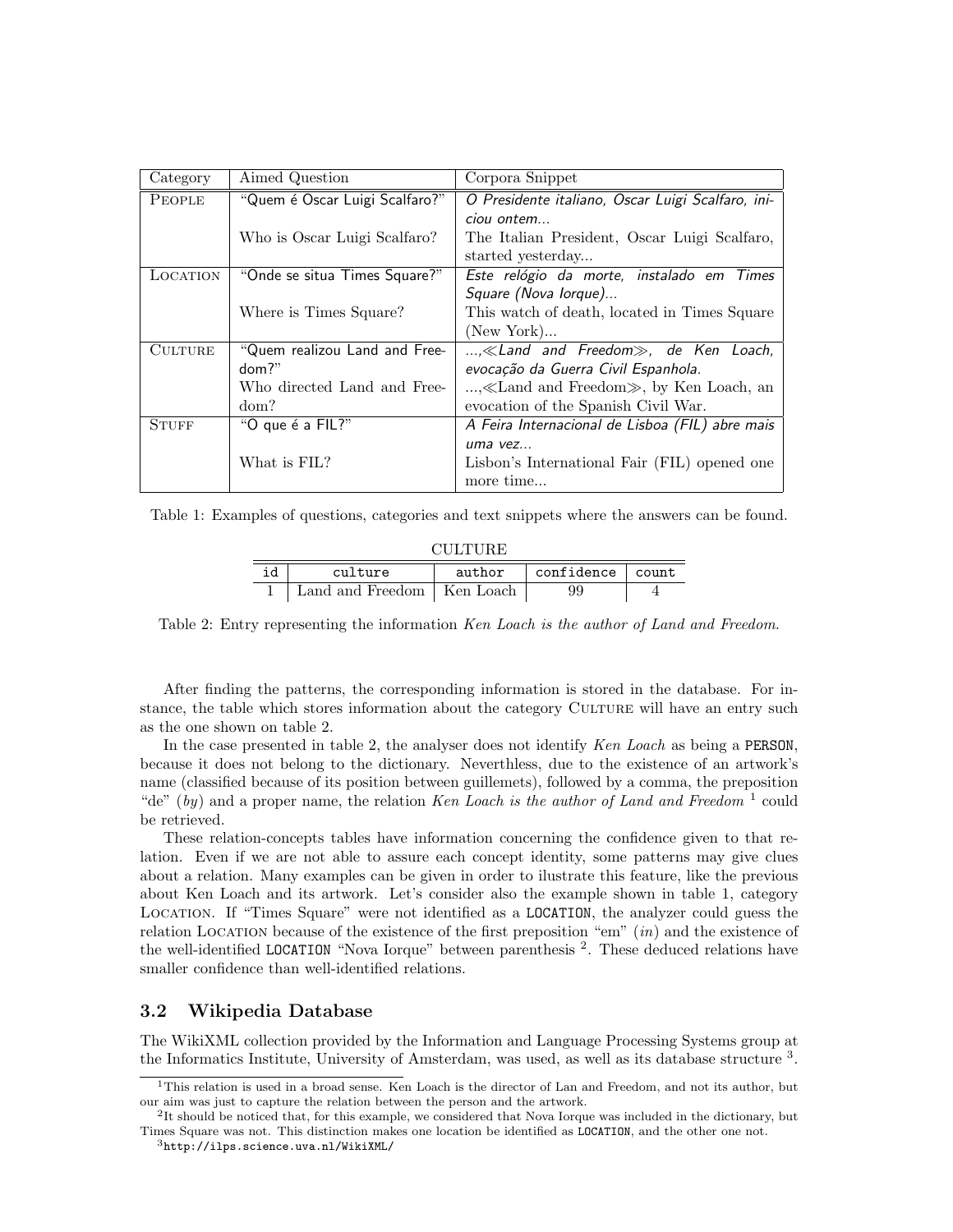A new table containing only the XML article nodes from every Wikipedia page, with no linguistic processing, was also created. They aim to answer definition questions.

Consider, for instance, the question "O que  $\acute{e}$  Portugal?" ("What is Portugal?"). In this case, having a table entry containing the information shown in table 3, the system can answer the question.

WIKIPEDIA PAGE

| id   | page_title   page_text |                                                                                                    |
|------|------------------------|----------------------------------------------------------------------------------------------------|
| 1480 | Portugal               | Portugal (de nome oficial República Portuguesa) fica situado no                                    |
|      |                        | sudoeste da Europa, na zona Ocidental da Península Ibérica<br>e é o país mais ocidental da Europa, |

Table 3: Entry representing information about Portugal.

Wikipedia's unique structure allows the retrieval of miscellaneous information (much easier than from newspapers). For instance, birth and death dates and country-related data, are easily extracted due to the quasi-standart format used in the text. However, for this experimente, we did not explore these possibilities. More processing can be done on this particular resource.

# 4 Question Interpretation and Answer Extraction

The question interpretation is a decisive step on a QA system. The question provides all the information used for the answer extraction (no other clues are given). This section presents QA@L2F question interpretation and answer extraction modules. Some examples of QA@CLEF 2007 questions are also ilustrated and also the system's answering process.

## 4.1 Question Interpretation

Question interpretation comprehends all the steps responsible for the transformation of the question into a SQL query. As seen in Figure 1, the question is processed by the NLP chain described in section 2.2 and by a SQL generation. The NLP chain returns a parsed question with dependencies connecting the detected chunks; the SQL generation step comprises the stages shown in Figure 3.



Figure 3: SQL generation.

The frame builder is responsible for identifying:

- the script to be called (this identification depends on the type of the question);
- the target entity (such as a person's name or a location);
- all the named entities identified in the question.

The SQL generation consists of a set of scripts that will map the information provided in the frames into a SQL query.

For instance, considering the question "Quem  $\acute{e}$  Boaventura Kloppenburg?" ("Who is Boaventura Kloppenburg?"), after the NLP chain, besides the syntactic information, the dependency named TARGET WHO PEOPLE is identified: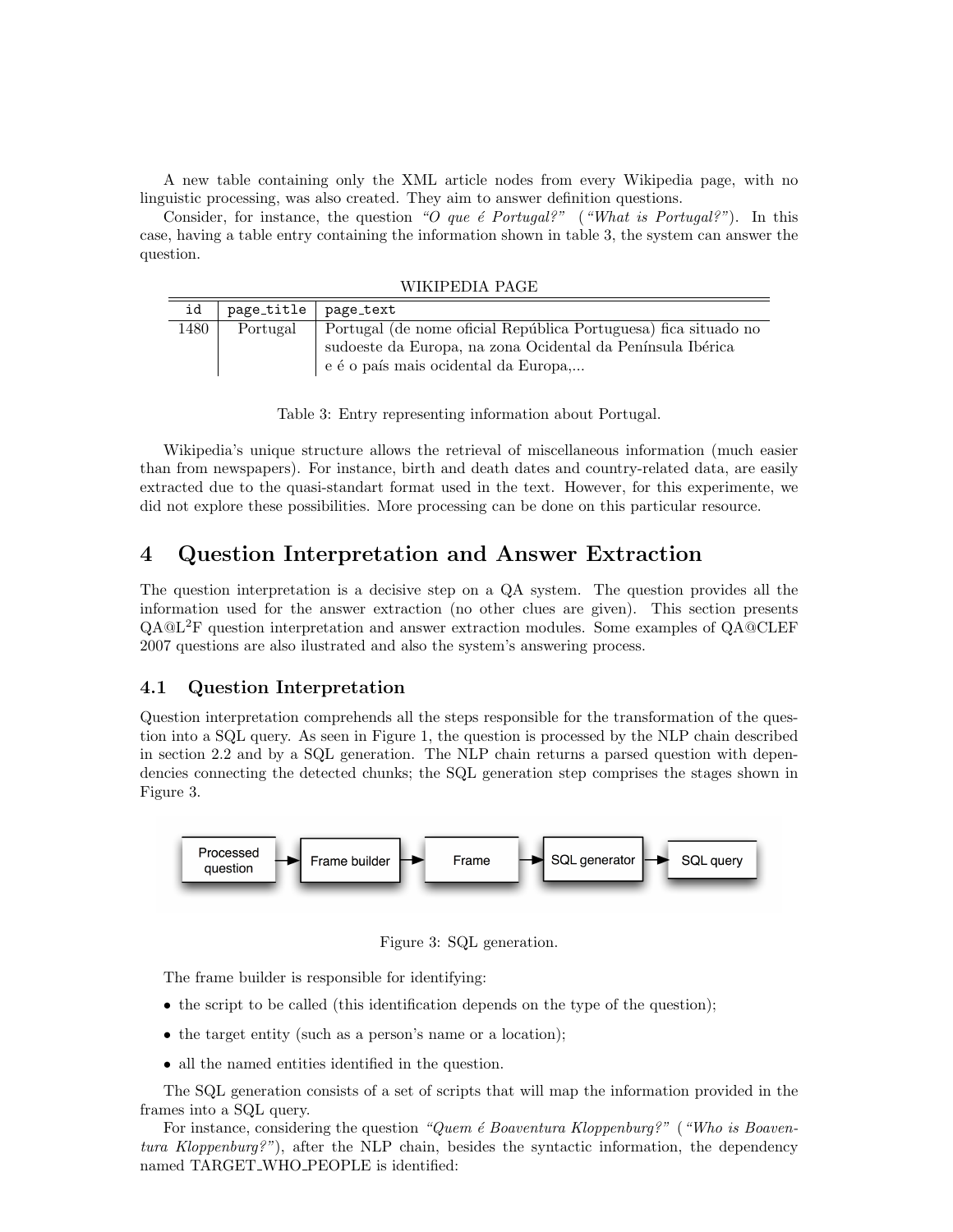```
<DEPENDENCY name="TARGET_WHO_PEOPLE">
<PARAMETER ind="0" num="11" word="Boaventura Kloppenburg"/>
</DEPENDENCY>
```
Then, the following frame is build:

```
SCRIPT script-who-people.pl
TARGET "Boaventura Kloppenburg"
ENTIDADES "Boaventura Kloppenburg " PEOPLE
```
This frame is then mapped into the following MySQL query, that will possibly retrieve the question's answer:

```
select title,confidence,count from FACT_PEOPLE
where name="Boaventura Kloppenburg" GROUP BY confidence DESC, count DESC
```
The relation-concepts database is queried and every title (or profession) connected with Boaventura Kloppenburg is retrieved, in descendant order of confidence and quantity.

### 4.2 Answer Extraction

Depending on the type and information extracted from each question, the system follows diferent approaches in order to find the final answer.

If the submitted question belongs to the particular subset of those that can be answered directly using the relation-concepts database (questions like the ones presented on table 1), the system will just query that database. If the submitted question can not be answered directly using the relation-concepts database, the system will reduce the corpus to a few useful text snippets<sup>4</sup>, using every information available from the question analysis. This step is fulfilled by merging the information both from the question and from the corpora. Thus, for the question "Quem era rei de Portugal em 1860?" ("Who was the king of Portugal in 1860?"), the question interpretation step identified "Portugal" as being a "LOCATION, 1860 as a DATE and "rei" (king) as a TITLE. Then, the system collected every snippet from the database having the named entity LOCATION Portugal, the named entity DATE 1860 and the named entity TITLE rei.

As mentioned previously, the system uses a mechanism to relax its constraints if the answer is not found. This strategy has three main reasons:

- the corpus was not entirely processed;
- the system can not determine exactly which information is important to be used later on;
- the important, although not detected, information in the corpus is not stored on any strutured database.

The system adopts the following strategies in order to return the final answer.

Linguistic Pattern Matching This method uses linguistic patterns to extract the possible answers to a specific set of questions, like those presented on table 1.

The QA@L<sup>2</sup>F system used the pattern matching approach to answer questions like "O que  $\acute{e}$ a TVI?" ("What is TVI?"). The answer was found in the following text snippet:

(...) Numa das já habituais leituras do PÚBLICO, fui surpreendido por um ligeiro comentário feito por Maria Augusta Gonçalves. Em tom de desabafo, a dita senhora, falando sobre a Televisão Independente (TVI) de inspiração cristã, a certa altura solta o seguinte: [Também, as novelas hispanas, com sua dobragem em brasileiro...]

The relation TVI is Televisão Independente was caught and inserted in the relation-concepts table (category STUFF) prior to the question submission. When answering the question, the system returns the missing concept from that table.

<sup>4</sup>Useful text snippets are those in which the answer can be found.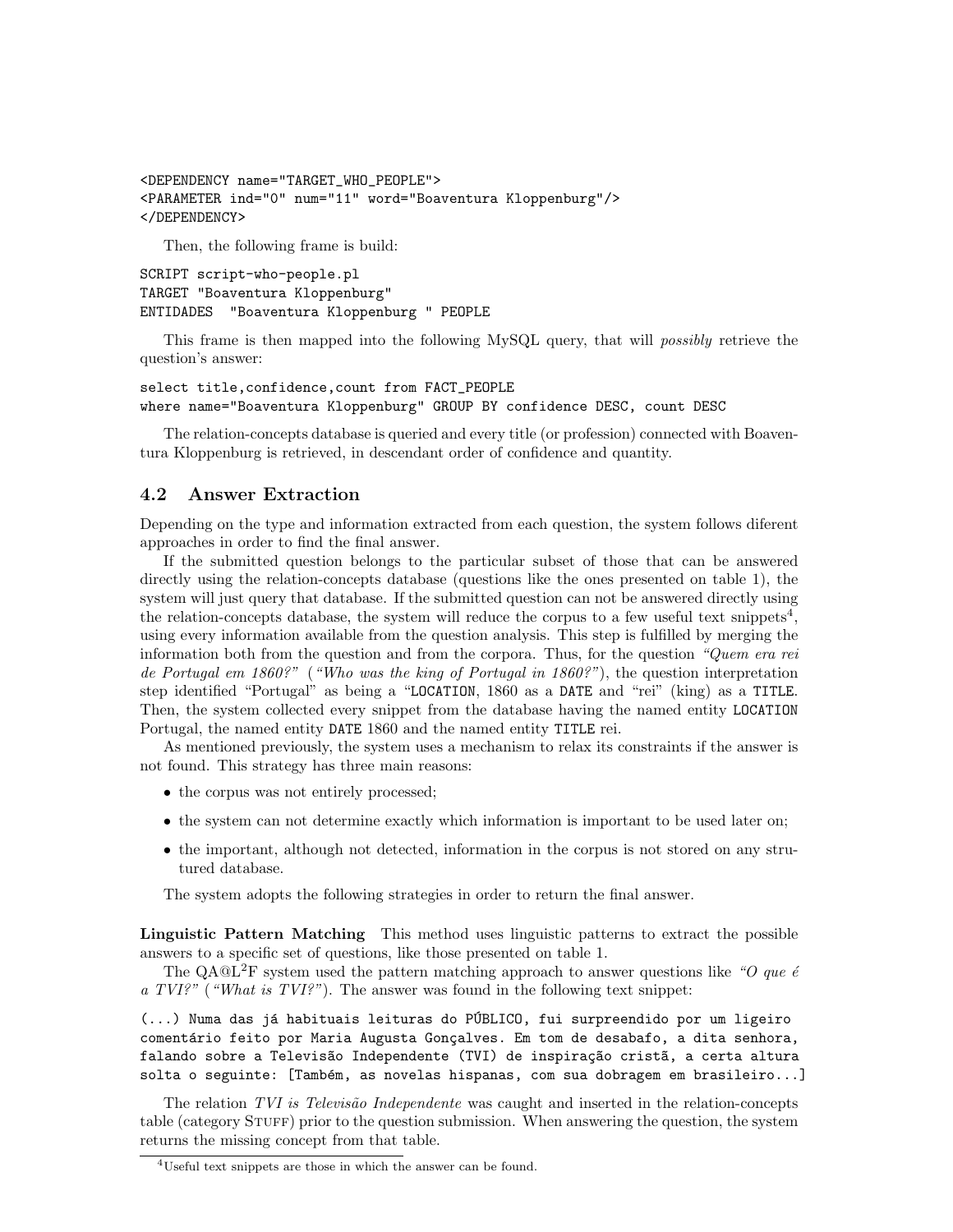Linguistic Reordering This method is used mainly for answering definition questions, like "Quem foi Pirro?" ("Who was Pirro?") and "O que é a Igreja Maronita?" ("What is the Maronite")  $Church?$ "), or list questions, like "Diga uma escritora sarda." ("Mention a sardinian writer.").

The system uses the Wikipedia in order to answer these questions. Firstly, the question analysis step recovers the question main concept ("Pirro","Igreja Marronita" and "escritora sarda", from the above examples). Then, it will perform a search over the extracted articles for linguistic patterns which can contain the answer. For definition questions, patterns like main concept followed by the inflected verb "to be" (e.g. Pirro foi... or Maronite Chuch  $\epsilon$ ...); on the contrary, for list questions, those patterns are like the inflected "to be" followed by the main concept. (e.g.  $\dots$ é uma escritora sarda).

This strategy is also used on those questions for which the system could not find an answer using the linguistic patterns matching. Consider, for instance, the question "Quem foi Esquilo?" ("Who was Aeschylus?"). This one belongs to the category People, and could have been answered using just the relation-concepts tables. However, the relation between Esquilo and his title was ´ not captured using linguistic patterns. Thus, the system searched on Wikipedia for the page which title is Esquilo and returned only the information concerning his definition: a tragic greek poet. ´

Nevertheless, this approach was not 100% successful. The concept M31 was not found on the database and the question "O que é M31?" ("What is M31?") was not answered correctly.

Named Entities Recognition This method uses the information available on the question recovered during the question interpretation stage (both named entities and auxiliar words), to query the named entities database. A set of text snippets, containing that information, is then retrieved.

For instance, the question analysis returns the following information for the question "Quem sucedeu a Augusto?" ("Who came after Augustus?"):

TARGET EMPTY ENTIDADES "Augusto " PEOPLE AUXILIARES "sucedeu" ACTION "a Augusto"

Having this information, the system will look on the database for snippets containing the named entity People "Augusto" and the words "sucedeu" and "a Augusto" (for these last two, and because they are not classified as named entities, the system perfoms a full-text query against the text snippets). It will then return the most frequent named entity People or named entity Proper Name on those snippets. In this case, the final answer was wrong, but, in fact, the snippet supporting the returned answer had both words "Augusto " and "sucedeu".

Brute-Force plus NLP If none of the previously described strategies return the question's answer, the system will use its last chance to be sucessful in its task: it performs a full-text query against the raw text snippets database, returning the top ten best qualified snippets. Those ten snippets go through the NLP chain and the most frequent concept matching the wanted answer type is returned.

This strategy was used for the question "Quem  $\acute{e}$  Boaventura Kloppenburg?" ("Who is Boaventura Kloppenburg?"). The system's answering chain did not retrieve an answer for this question using any of the above strategies. Thus, it performed a full-text query against the corpus database using "Boaventura Kloppenburg" as key. Even though the answer was incomplete, the system's blind approach returned a partial correct answer and turned out to be a good strategy.

#### 4.3 Choosing the answer

The system uses two main approaches in order to retrieve the final answer, depending on the strategy followed during the answer extraction step. If the choosen strategy is either the linguistic patterns matching or the linguistic reordering, the system simply returns the first answer found. On the other hand, if the choosen strategy is either the named-entity recognition or the brute-force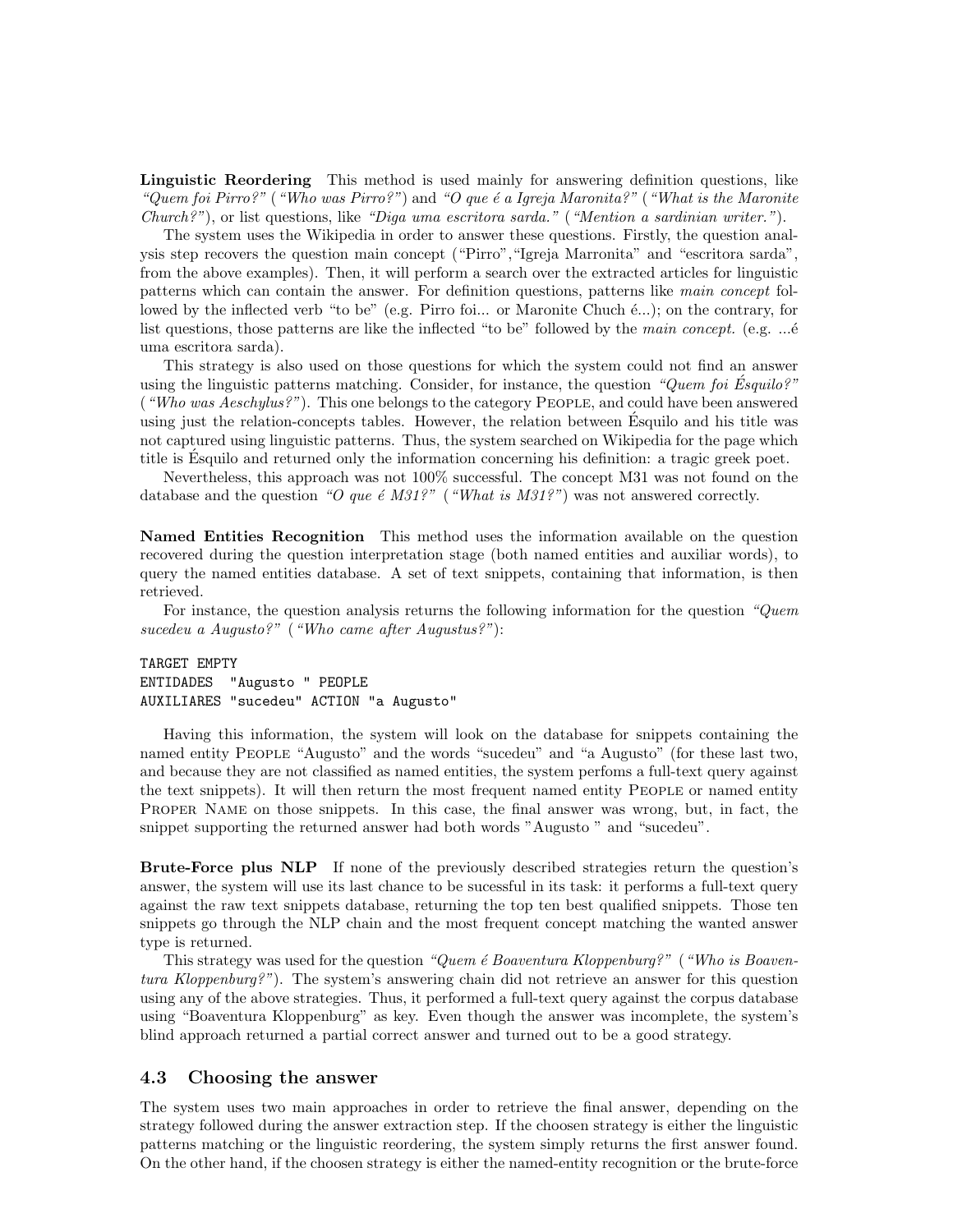plus NLP, the answer extraction step depends on the question target type. Having in mind that we are dealing with large corpora (564MB of newspaper text, both in European Portuguese and Brazilian Portuguese, as well as the Wikipedia pages found in the version of November, 2006), the system assumes that the correct answer is repeated on more than one text snippet. With this assumption,  $QA@L<sup>2</sup>F$  searches and returns as the question final answer the most frequent named entity that matches the question's target type.

# 5 Evaluation

The  $QA@L^2F$  system was evaluated at  $QA@CLEF$  2007. In this section the system's results are presented. Special emphasis is given to ineXact<sup>5</sup> and Unsupported<sup>6</sup> answers.

### 5.1 Results

Figure 4 presents the results obtained at CLEF.

|    |     |  | Right   Wrong   ineXact   Unsupported   Total   Accuracy $(\%)$ |
|----|-----|--|-----------------------------------------------------------------|
| 28 | 166 |  | $200 \mid 28/200 = 14\% \mid$                                   |

#### Figure 4: QA@L<sup>2</sup>F results

It should be noticed that the answer-string "NIL" was returned 152 times (being correct 11 times). It should also be noticed that, since we did not handle anaphora and ellipsis, only 150 were actually addressed.

### 5.2 ineXact answers

The ineXact answers were all incomplete answers. And if in the question "Quem  $\acute{e}$  George Vas $siliou$ ?" ("Who is George Vassiliou?") it is obvious that the answer "presidente de Chipre" is incomplete, as he was "presidente de Chipre entre  $88 e 93$ ", it is not so obvious what should be the right answer to "Quem foi Henrik Ibsen?" ("Who was Henrik Ibsen?"). Considering the paragraph:

Meditava eu, um tanto melancólico, acerca dos dilemas, constitucionais ou não, em que nos consumimos, e procurava para exprimi-los uma imagem viva, quando de repente me veio à mente a cebola de Ibsen. Estou falando no Ibsen original, norueguês, Henrik Ibsen, dramaturgo que escreveu Peer Gynt.

If "dramaturgo" is incomplete, is "dramaturgo norueguês" enough? Or the right answer should be "dramaturgo norueguês que escreveu Peer Gynt"? It is difficult to decide.

### 5.3 Unsupported

One of the answers classified as unsupported was due to the fact that we did not understand that in a list-type question the page where the answer was, was not enough, but the fragment where the answer was found should also be provided. Thus, we answered the question "Diga uma escritora" sarda." ("Mention a sardinian writer.") with the following:

<sup>&</sup>lt;sup>5</sup>ineXact answers: the answer-string contains a correct answer and the provided text-snippets support it, but the answer-string is incomplete/truncated or is longer than the minimun amount of information required.

<sup>6</sup>Unsupported answer: the answer-string contains a correct answer but the provided text-snippets do not support it, or the snippets do not originate from the provided document.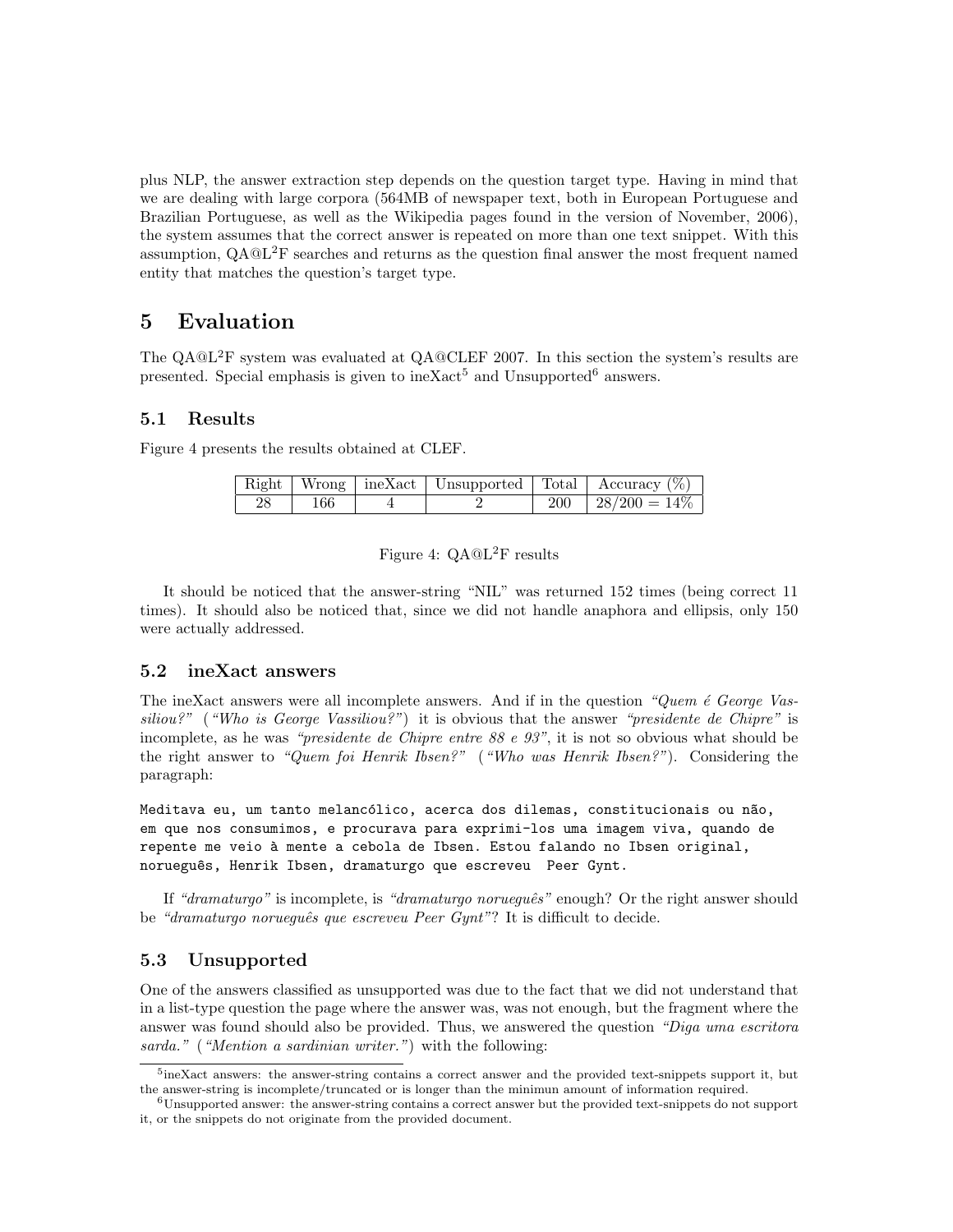```
<a score="0.0" run_id="INES072PTPT" group_id="1848" q_id="0064">
    <answer>Grazia Deledda</answer>
    <docid>Grazia_Deledda</docid>
    <support>
      <s_id>Grazia_Deledda</s_id>
      <s_string/>
    </support>
    <judgment>U</judgment>
</a>
```
Which was considered unsupported, although Grazia Deledda is a "escritora sarda" ("sardanian writer").

# 6 Conclusions and future work

QA@L2F represents the absolutely first steps of our Clef participation. Besides the usual difficulties in building such a system, it was particulary demanding to compete in a year where anaphoric and eliptic questions were introduced, since our system still does not handle these aspects.

The system relies on robust NLP tools, which perform a deep linguistic analysis, both on the question and on the corpus.

Our goal on developing this system was to experient different techniques to answer questions. Thus, the system's architecture was our main focus: it uses several strategies in order to answer a given question and relies on a mechanism to relax its constraints if the answer is not found.

Many improvements are yet to be done. We would like to explore in more detail the patterns matching strategy, trying to find more patterns for Portuguese, and we are also aiming to introduce syntactical clues in order to help us finding some answers.

In conclusion, we consider that  $QA@L^2F$  had good results in this Clef evaluation and our main goal is making it better. Next year we'll see.

# References

- [1] Salah Aït-Mokhtar, Jean-Pierre Chanod, and Claude Roux. A multi-input dependency parser. In Proceedings of the Seventh IWPT (International Workshop on Parsing Technologies), Beijing, China, October 2001.
- [2] Adán Cassan, Helena Figueira, André Martins, Afonso Mendes, Pedro Mendes, Cléudia Pinto, and Daniel Vidal. Priberam's question answering system in a cross-language environment. Working Notes for the CLEF 2006 Workshop, 2006.
- [3] Luís Costa. Esfinge a modular question answering system for portuguese. Working Notes for the CLEF 2006 Workshop, 2006.
- [4] Dominique Laurent, Patrick Séguéla, and Sophie Nègre. Cross Lingual Question Answer using QRISTAL for CLEF 2006. Working Notes for the CLEF 2006 Workshop, 2006.
- [5] João Loureiro. NER Reconhecimento de Pessoas, Organizações e Tempo. Master's thesis, Instituto Superior Técnico, Universidade Técnica de Lisboa, Portugal, 2007. work in progress.
- [6] José Carlos Medeiros. Análise morfológica e correcção ortográfica do português. Master's thesis, Instituto Superior Técnico, Universidade Técnica de Lisboa, Portugal, 1995.
- [7] Joana Paulo Pardal and Nuno J. Mamede. Terms Spotting with Linguistics and Statistics, November 2004.